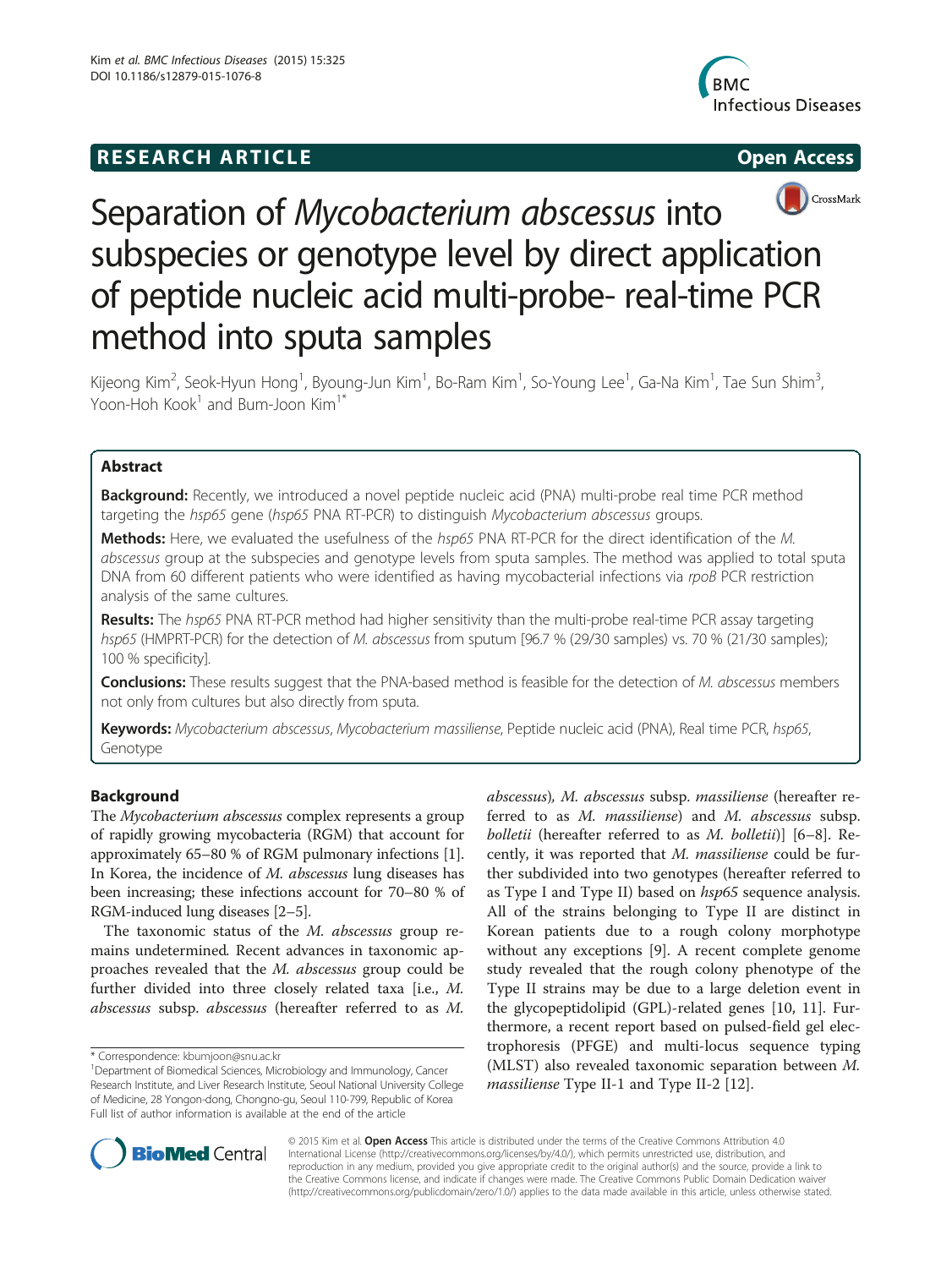M. massiliense has been increasingly recognized as an emerging pathogen that causes postsurgical wound infection outbreaks [\[13](#page-6-0)]. Recently, it was identified as the causative agent of respiratory outbreaks in two cystic fibrosis centers and showed evidence of patient-to-patient transmission [\[14](#page-6-0), [15\]](#page-6-0). Infections with the M. abscessus group are difficult to treat, because these mycobacteria exhibit intrinsic resistance to various antibiotics. Susceptibility to clarithromycin (CLA) varies among members of the M. abscessus group; for example, while the majority of M. abscessus and M. bolletii exhibit resistance to CLA, M. massiliense is susceptible. Resistance is characterized by the presence of the  $erm(41)$  gene that encodes the erythromycin ribosomal methylases (ERM) [\[16](#page-6-0)].

Despite their close genetic relatedness, disparities in pathogenic potential, transmission mode, and antibiotic susceptibility were found among members of the M. abscessus group. Therefore, accurate identification of members of the *M. abscessus* group is important for patient treatment and epidemiological purposes [[17\]](#page-6-0).

Peptide nucleic acids (PNAs) are artificially synthesized DNA analogues with an uncharged peptide backbone. PNAs have more favorable hybridization properties and chemical, thermal, and biological stability due to their uncharged nature and peptide bond-linked backbone [\[18](#page-6-0)]. Due to these favorable characteristics, PNA has been widely applied as a diagnostic tool in molecular biology [[19](#page-6-0)]. A PNA probe-based real-time PCR assay has been developed for mycobacteria diagnosis, particularly for the simultaneous separation of M. tuberculosis and NTM in clinical specimens [[20](#page-6-0), [21](#page-6-0)]. Recently, we introduced a novel peptide nucleic acid (PNA) multi-probe real- time PCR method that targeted the hsp65 gene (hsp65 PNA RT-PCR) to distinguish between the four types within the M. abscessus groups [M. abscessus and the 3 M. massiliense types (Type I, Type II-1 and Type II-2)] using 3 PNA probes. For this evaluation, we applied 27 reference strains and 228 clinical isolates belonging to the M. abscessus groups. With the exception of one clinical isolate, most of the samples (227/ 228 isolates, 99.6 % sensitivity) were clearly separated at the subspecies or genotype levels, thereby demonstrating the technique's feasibility for the detection of M. abscessus at the mycobacterial culture level. To the best of our knowledge, this was the first report to use a PNA- based multiprobe approach for bacterial diagnosis [[22\]](#page-6-0).

The aim of this study was to evaluate the usefulness of the hsp65 PNA RT-PCR in directly identifying the M. abscessus group at the subspecies or genotype levels from sputum samples. We applied the technique to sputum DNA samples from 60 different patients who were previously diagnosed with mycobacterial infections via rpoB PCR restriction analysis of the same cultures (30 samples were culture positive for *M. abscessus* complex strains, and 30 samples were culture positive for other

mycobacteria). These results were compared with the results from the multi-probe real-time PCR assay targeting hsp65 (HMPRT-PCR) that was previously developed by our laboratory [[23](#page-6-0)].

## Methods

## Mycobacterial strains and sputum samples

Six mycobacteria reference strains including 5 strains belonging to the M. abscessus group (M. abscessus ATCC 19977<sup>T</sup>, M. bolletii CIP 108541<sup>T</sup>, M. massiliense Type I<br>KCTC 19086<sup>T</sup> M. massiliense Type II-1 SNIJMC 50594 KCTC 19086<sup>T</sup>, *M. massiliense* Type II-1 SNUMC 50594<br>and *M. massiliense* Type II-2 SNUMC 53618) and *M* and M. massiliense Type II-2 SNUMC 53618) and M. tuberculosis H37Rv ATCC 27294<sup>T</sup>, and 60 sputum speci-<br>mens, suspected, of barboring, mycobacterial, infection mens suspected of harboring mycobacterial infection were used in this study. Four of the 6 mycobacterial reference strains were provided by the Korean Institute of Tuberculosis (KIT). M. massiliense Type II-1 SNUMC 50594 and M. massiliense Type II-2 SNUMC 53618 were provided by the Seoul National University College of Medicine (SNUMC). Sixty sputum samples from different patients with positive AFB smears detected between April 01, 2008, and July 31, 2008, at AMC, Seoul, Republic of Korea, were included in this study. Identification of mycobacterial infections in all sputum samples (30 samples were culture positive for M. abscessus complex strains and 30 samples were culture positive for other mycobacteria) was previously determined by rpoB PRA analysis of the same cultures. The sputa were digested, decontaminated, and concentrated as recommended by the WHO [[24](#page-6-0)]. The processed sediment was stained using the Ziehl–Neelsen method. The results of the AFB smears were graded according to the recommendations of the American Thoracic Society and the Center for Disease Control and Prevention [[25\]](#page-6-0). Sputa with trace AFB smear results (1–2 bacilli in 300 fields) were also included in this study. The protocol for this study including the documentation for waiver of informed consent was approved by the institutional review board of Seoul National University Hospital (C-1503-058-655) and Asan Medical Center (AMC IRB 2007–0331).

## DNA extraction

Chromosomal DNA was extracted from the sputum samples using the bead beater–phenol extraction method as previously described [[26](#page-6-0)].

## hsp65 PNA RT-PCR

For the detection of *M. abscessus* from sputum samples, the hsp65 PNA RT-PCR method was applied to 60 sputum DNA samples, as previously described [\[22\]](#page-6-0). Briefly, a total of three reporter dyes were used for the specific simultaneous detection of the four types of the *M. abscessus* group (M. abscessus, Type I, Type II-1, and Type II-2) in a single reaction.: FAM for the detection of M. abscessus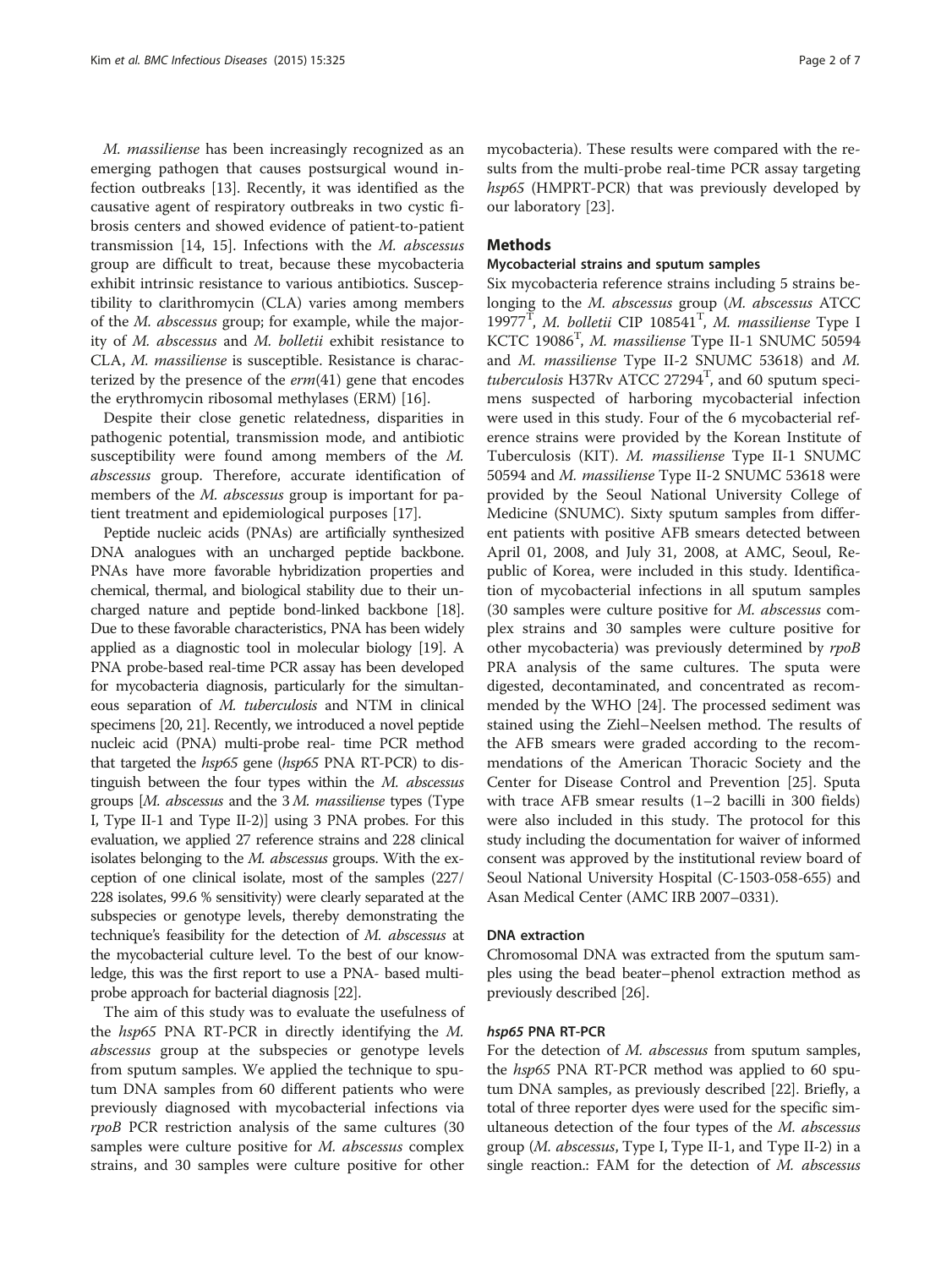<span id="page-2-0"></span>and *M. massiliense* at the species level, Hex for the discrimination of M. massiliense Type I and Type II, and Texas Red for the discrimination of M. massiliense Type II-1 and Type II-2. The sequences of the probes and primers are provided in Table 1. The probes were purchased from Panagene (Daejeon, Korea) and the primers from Macrogen (Seoul, Korea). A LightCycler (version 96; Roche Life Science, Mannheim, Germany) system was used for the real-time PCR, and three channels were used for the experiment. The optimal reaction mixture was established for the sensitive and specific detection of target sequences. A 10 μl reaction mixture was prepared for each sample as follows: 1 μl PCR reaction buffer for FastStart Taq (Roche), 2 mM  $MgCl<sub>2</sub>$ , 2 μl GC-RICH solution (Roche), 0.2 mM deoxynucleoside triphosphate mixture (Roche), 1 μM forward primer (Abs/Mas-F, 5′-CCGA GACGCTGCTGAAGAG-3′), 0.3 μM reverse primer (Abs/Mas-R, 5′-GACGTCCTCGGCGATGAT-3′), 0.4 μM PNA FAM probe (Mas/Abs, 5′-Dabcyl-CCTCGTTAC CAACCT-O-K-FAM-3′), 0.15 μM PNA Hex probe (Mas-T2, 5′-Dabcyl-GGAGATTCCGGCC-O-K-Hex-3′), 0.5 μM PNA Texas Red probe (Mas-T2-1), 0.4 U FastStart Taq (Roche), 0.1 mg/ml bovine serum albumin (New England Biolabs), 2 μl template DNA, and distilled water (Roche). The cycling conditions were 300 s at 95 °C and 45 cycles of 20 s at 95 °C, 15 s at 62 °C (single acquisition of fluorescence signals), and 40 s at 74 °C. Melting curve analysis was performed using the following cycles: 120 s at 95 °C and 180 s at 37 °C with a ramping speed of 1.1 °C/s. Then, the temperature was increased from 37 °C to 80 °C at a temperature transition rate of 0.07 °C/s during which time the fluorescence signal was continuously acquired. Duplicate experiments were performed to determine the melting temperatures of the probes designed for the target M. abscessus group by real-time PCR, and DNA from a total of 60 sputum samples (Additional file [1](#page-5-0)) was subsequently tested for species identification by  $T_m$  analysis.

## HMPRT-PCR

The HMPRT-PCR was applied to the same 60 sputum DNA samples as previously described for comparison with

the hsp65 PNA RT-PCR [\[23\]](#page-6-0). Briefly, a total of 4 channels (CH.) were used for probes specific for 7 mycobacteria species: CH. 610 for the detection of M. tuberculosis, CH. 640 for the detection of M. kansasii, M. intracellulare, and M. fortuitum-peregrinum complex, CH. 670 for the detection of M. avium, and CH. 705 for the detection of M. abscessus and M. massiliense. A LightCycler 2.0 system was used for the real- time PCR. The LC Faststart DNA Master HP kit (Roche Diagnostics) was used for the preparation of the mastermix according to the kit protocol. A 10 μl reaction mixture was prepared for each sample as follows: 1 μl Taq buffer (containing dNTP mix and 10 mM  $MgCl<sub>2</sub>$ ), an additional 2 mM  $MgCl<sub>2</sub>$ , 0.4 μM NTM-specific forward primer (HSP-NTM-F, 5′-CCGYTGCTGGAGAAGGTCA TYCAG-3′), 0.3 μM TBC-specific forward primer (HSP-TBC-F, 5′-CGCTGCTCGAGAAGGTCATCGGA-3′), 1 μM mycobacteria-specific reverse primer (HSP-MYC-R, 5′- CGATGATGGTGGTCTCGTCCTTGGT-3′), 0.2 μM HybProbes, template (2 μl of culture-extracted DNA or 4 μl of sputum-extracted DNA with 0.1 mg/ml BSA (NEB)) and sterile distilled water. The cycling conditions were as follows: 10 min at 95 °C and 45 cycles of 10 s at 95 °C, 20 s at 65 °C (single acquisition of fluorescence signals) and 20 s at 72 °C. The cycling was followed by melting curve analysis: 10 s at 95 °C and 30 s at 57 °C. The temperature was increased from 57 °C to 90 °C with a temperature transition rate of 0.1 °C/s and the continuous acquisition of the fluorescence signal.

## Results

## Application of hsp65 PNA RT-PCR to 30 sputum samples previously demonstrated to be infected by the M. abscessus group

To evaluate the usefulness of hsp65 PNA RT-PCR for the direct detection of M. abscessus group infection from sputa DNA, we tested a total of 30 sputum DNA samples from different patients previously diagnosed with infection by the M. abscessus group via rpoB PCR restriction analysis of the same cultures. The hsp65 PNA RT-PCR method enabled the identification of 29 out of 30 sputum samples (96.7 %) into 18 M. abscessus and 11

**Table 1** Primers and PNA probes used for identification of Mycobacterium abscessus group in the present study

| Primer/Probe | Sequence $(5' \rightarrow 3')$              | $T_m$ (°C) <sup>a</sup> | Potential target organisms       |
|--------------|---------------------------------------------|-------------------------|----------------------------------|
| Primer       |                                             |                         |                                  |
| Abs/Mas-F    | CCGAGACGCTGCTGAAGAG                         | 66.2                    | M. abscessus, M. massiliense     |
| Abs/Mas-R    | GACGTCCTCGGCGATGAT                          | 65.5                    | M. abscessus, M. massiliense     |
| PNA Probe    |                                             |                         |                                  |
| Mas/Abs      | Dabcyl-CCTCGTTACCAACCT-O-K-FAM <sup>b</sup> | 66.8                    | M. massiliense, M. abscessus     |
| Mas-T2       | Dabcyl-GGAGATTCCGGCC-O-K-Hex                | 69.5                    | M. massiliense Type 2/Type 1     |
| Mas-T2-1     | Dabcyl-CTGAATTACCTTCTC-O-K-Texas Red        | 62.0                    | M. massiliense Type 2-1/Type 2-2 |

<sup>a</sup>Primer T<sub>m</sub> was calculated by using Oligo software V 6.50 and probe T<sub>m</sub> was calculated by [http://pnabio.com/support/PNA\\_Tool.htm;](http://pnabio.com/support/PNA_Tool.htm) T<sub>m</sub>, melting temperature<br><sup>b</sup>K\_hrsine: O\_O\_linker  ${}^b$ K, lysine; O, O linker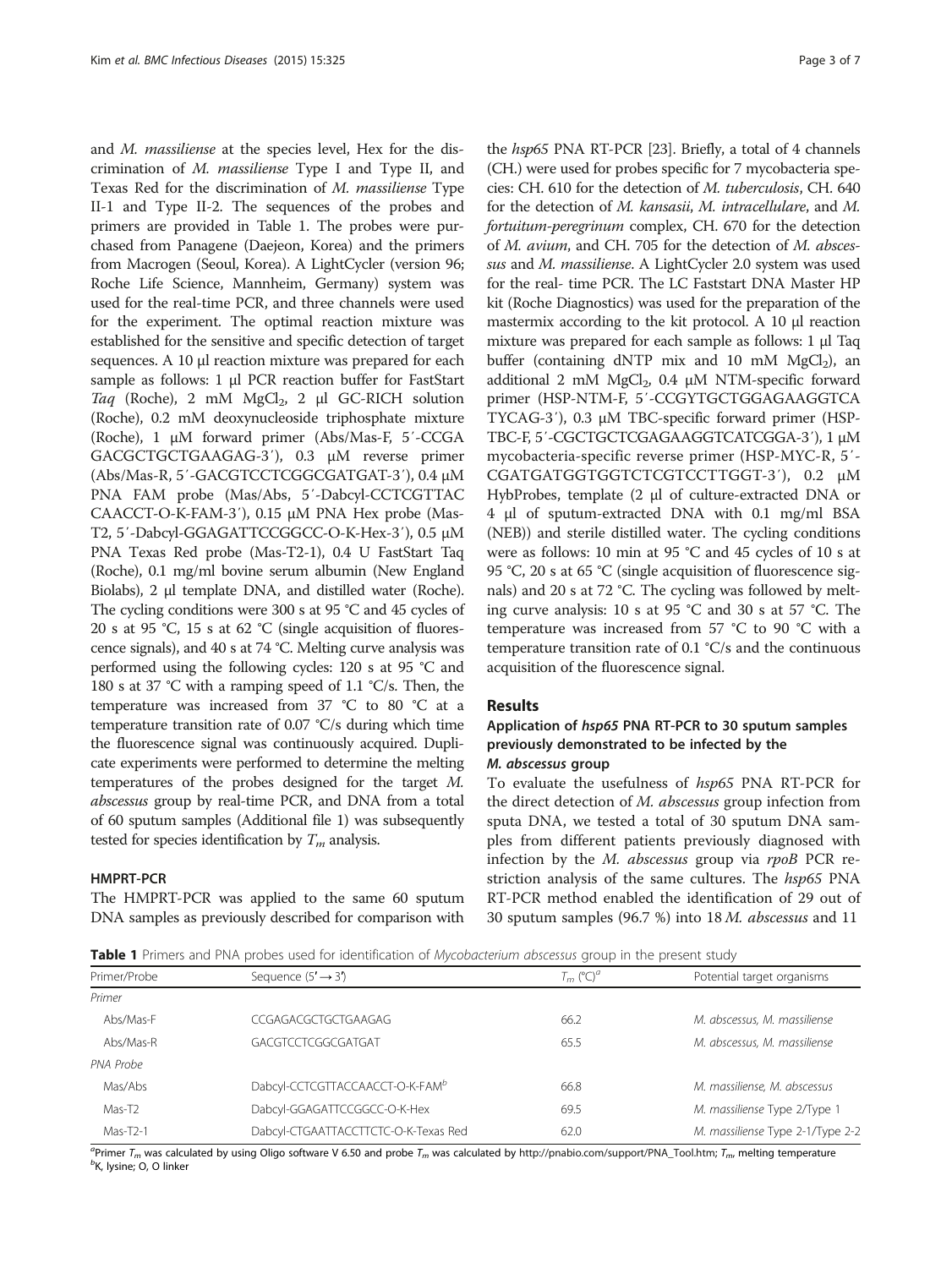<span id="page-3-0"></span>M. massiliense strains. The assay was also able to differentiate all 11 M. massiliense strains into three genotypes: Type I (5 sputa), Type II-1 (4 sputa) and Type II-2 (2 sputa) (Fig. 1a-c, Table [2](#page-4-0) and Additional file [1](#page-5-0)).

To verify the consistency of our hsp65 PNA RT-PCR method in a clinical setting, we analyzed the range of  $T<sub>m</sub>$ s of the clinical samples at the intra-subspecies or intra-genotypic level in each channel. In the FAM channel, differences in  $T_{m}$ s among the 18 M. abscessus sputum samples and 11 M. massiliense strains were 2.9 °C (49.0–52.3 °C) and 0.7 °C (61.4–62.1 °C), respectively, which was less than the inter-subspecies  $T_{m}$ s differences between M. abscessus and M. massiliense (11.5–11.9 °C). In the Hex channel, differences in  $T_m$ s among the 4 M. massiliense Type I and 6 M. massiliense Type II sputum samples were 1.0 °C (60.0–61.0 °C) and 1.1 °C (68.5– 69.6 °C), respectively, which was less than the intersubspecies  $T_{m}$ s difference between M. massiliense Type I and Type II (8.8–9.1 °C). In the Texas Red channel, the differences in  $T_{m}$ s among the 4 M. massiliense Type II-1 and  $2M$ . *massiliense* Type II-2 sputum samples were

1.9 °C (51.5–53.4 °C) and 0.3 °C (46.4–46.7 °C), respectively, which was less than the inter-genotypic  $T_m$ s difference between M. massiliense Type II-1 and Type II-2 (4.8–7 °C) (Table [3\)](#page-4-0). These results demonstrate the suitability of the hsp65 PNA RT-PCR for the separation of the M. abscessus group into subspecies or genotypes in clinical settings.

## Application of hsp65 PNA RT-PCR to 30 sputum samples previously demonstrated to be infected by mycobacteria other than the M. abscessus group

To validate the specificity of the hsp65 PNA RT-PCR method in detecting M. abscessus group infections from sputum samples, we applied the technique to 30 sputum samples from different patients previously identified as infected with mycobacteria other than the M. abscessus group (10 patients with  $M$ . tuberculosis, 9 with  $M$ . avium, 7 with M. intracellulare, 1 with M. celatum, 1 with M. fortuitum, 1 with M. kansasii and 1 with M. szulgai) via rpoB PCR restriction analysis of the same cultures. None of the 30 sputum DNA samples produced a detectable  $T_m$ 



the FAM channel (a), M. massiliense Type I and II in the HEX channel (b), and M. massiliense Type II-1 and II-2 in the Texas Red channel (c). Sputa including samples infected with non-M. abscessus group mycobacteria did not produce any significant melting peaks for the identification of the M. abscessus group genotypes in any of the three channels (d)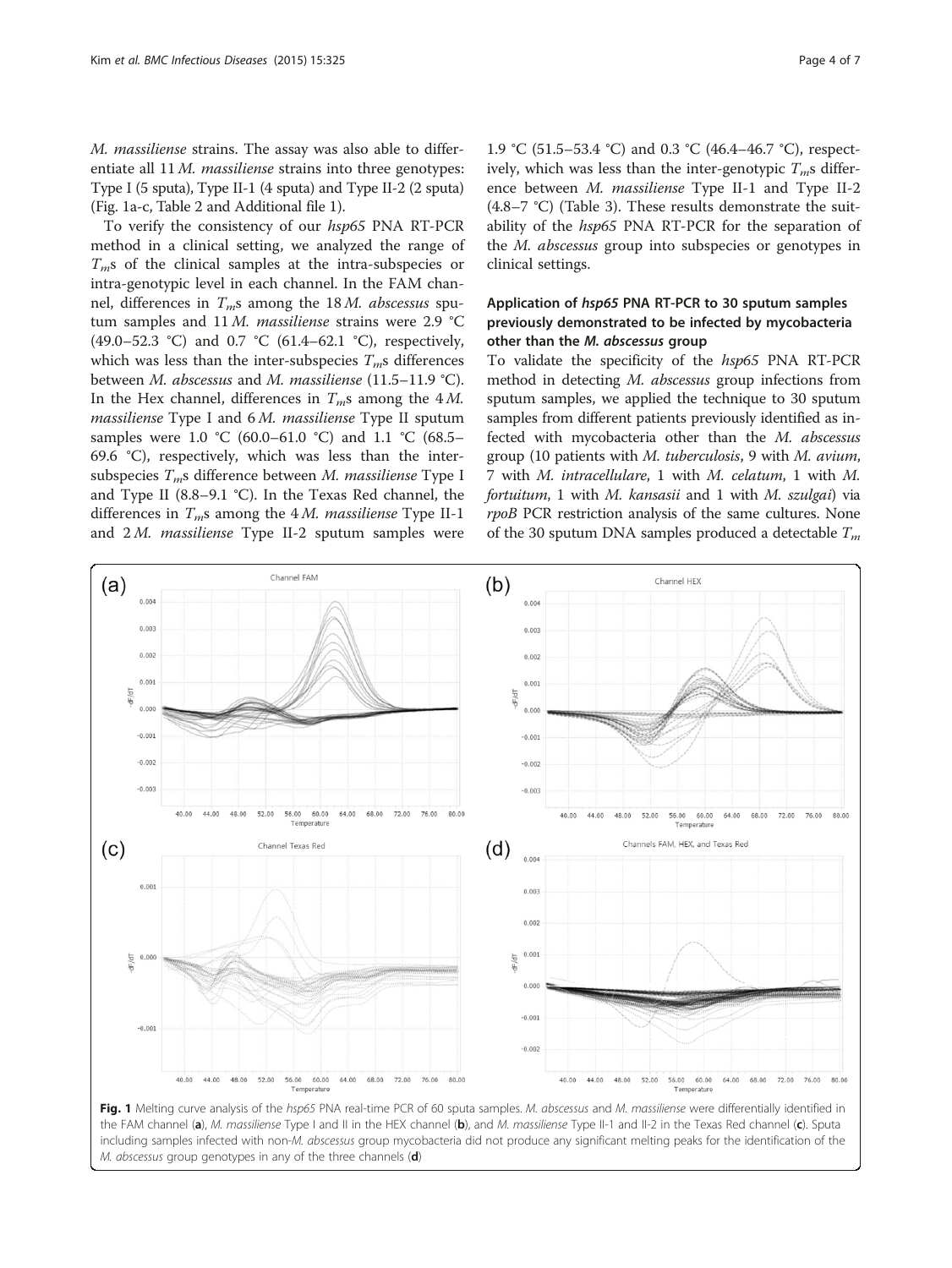<span id="page-4-0"></span>Table 2 Comparison of identification results between sputum hsp65 PNA real-time PCR and sputum HMPRT-PCR based on same culture-based rpoB PRA

|                                    |     | rpoB PRA HMPRT-PCR | hsp65 PNA<br>real-time PCR |
|------------------------------------|-----|--------------------|----------------------------|
| Sensitivity                        |     |                    |                            |
| M. abscessus                       | 30  | 14                 | 18                         |
| M. massiliense                     | NA. | 7                  | 11                         |
| M. massiliense Type I              | ΝA  | NА                 | 5                          |
| M. massiliense Type II-1           | NA. | <b>NA</b>          | 4                          |
| M. massiliense Type II-2           | NA. | <b>NA</b>          | $\mathcal{P}$              |
| <b>Total No. of identification</b> |     | 21 (70 %)          | 29 (97 %)                  |
| No. of misidentification           |     | 0                  | 0                          |
| Specificity                        |     |                    |                            |
| Non-M. abscessus group             | 30  | 28                 | 0                          |
| M. abscessus group<br>identified   |     | $0(100\%)$         | $0(100\%)$                 |
| No. of misidentification           |     | 0                  | ΝA                         |
| NA, not available                  |     |                    |                            |

|  |                                                     |  |  | <b>Table 3</b> Measurement of melting temperatures of M. abscessus |
|--|-----------------------------------------------------|--|--|--------------------------------------------------------------------|
|  | group from sputa samples by hsp65 PNA real-time PCR |  |  |                                                                    |

|                                 | Channels        |                 |                 |  |
|---------------------------------|-----------------|-----------------|-----------------|--|
| Species                         | <b>FAM</b>      | Hex             | Texas Red       |  |
| M. abscessus                    |                 |                 |                 |  |
| No. of identification           | 18              | 18              | 18              |  |
| Average $T_m$ (°C) <sup>b</sup> | $50.0 \pm 0.85$ | $59.7 \pm 0.37$ | $47.1 + 0.45$   |  |
| Range of $T_m$ (°C)             | 49.0-52.3       | $59.0 - 60.5$   | 46.3-47.7       |  |
| No. of failed detection         | $\Omega$        | $\Omega$        | 3               |  |
| M. massiliense Type I           |                 |                 |                 |  |
| No. of identification           | 5               | 5               | 5               |  |
| Average $T_m$ (°C)              | $61.8 \pm 0.37$ | $60.6 + 0.56$   | $46.9 + 0.28$   |  |
| Range of $T_m$ (°C)             | $61.4 - 62.1$   | $59.9 - 61.0$   | $46.5 - 47.2$   |  |
| No. of failed detection         | 0               | $\Omega$        | $\Omega$        |  |
| M. massiliense Type II-1        |                 |                 |                 |  |
| No. of identification           | 4               | 4               | $\overline{4}$  |  |
| Average $T_m$ (°C)              | $61.9 \pm 0.08$ | $69.1 \pm 0.49$ | $52.7 \pm 0.89$ |  |
| Range of $T_m$ (°C)             | $62.0 - 63.3$   | 68.4-71.3       | $51.5 - 53.4$   |  |
| No. of failed detection         | $\Omega$        | $\Omega$        | $\Omega$        |  |
| M. massiliense Type II-2        |                 |                 |                 |  |
| No. of identification           | $\mathcal{P}$   | $\mathcal{P}$   | $\mathfrak{D}$  |  |
| Average $T_m$ (°C)              | $62.0 \pm 0.07$ | $69.0 \pm 0.42$ | $46.6 \pm 0.21$ |  |
| Range of $T_m$ (°C)             | $61.9 - 62.0$   | 68.7-69.3       | 46.4-46.7       |  |
| No. of failed detection         | $\Omega$        | $\Omega$        | $\Omega$        |  |

 $a$ mean  $\pm$  SD

 $b T_m$ , melting temperature; boldface, species specific  $T_m$ ; –, no significant  $T_m$ 

in the FAM channel that was specific for M. abscessus group species detection, thereby validating the high specificity of the hsp65 PNA RT-PCR method for the detection of the M. abscessus group from sputum samples. Only one sputum sample (*M. fortuitum*) formed an insignificant  $T_m$ in the Hex channel (Fig. [1d](#page-3-0)).

## Comparison of hsp65 PNA RT-PCR versus HMPRT-PCR for the direct detection of the M. abscessus group from sputum samples

Previously, we introduced a multiprobe real-time PCR assay targeting hsp65 (HMPRT-PCR) to detect and identify pathogenic mycobacteria directly from sputum specimens. In this study, we compared the 2 methods (hsp65 PNA RT-PCR and HMPRT-PCR) for the direct detection of the M. abscessus group from sputum samples. When the 2 methods were applied to the same 30 sputum DNA samples, the results showed that the hsp65 PNA RT-PCR had higher sensitivity compared to the HMPRT-PCR in detecting M. abscessus from sputum [96.7 % (29/30 samples) vs. 70 % (21/30samples)] (Table 2). A discrepancy between the two methods was found in nine samples. One sputum sample (S1380) identified as M. massiliense Type II-1 infection by hsp65 PNA RT-PCR was identified as M. avium infection by HMPRT-PCR; its culture identification was confirmed to be a coinfection of M. abscessus and M. avium. HMPRT-PCR failed to detect M. abscessus in this coinfection. Another sample (S1479) identified as M. massiliense Type II-2 infection by hsp65 PNA RT-PCR was identified as a coinfection of M. massiliense and M. avium HMPRT-PCR; its culture identification was M. abscessus infection. HMPRT-PCR could not detect 5 samples identified as M. abscessus infections by hsp65 PNA RT-PCR or two samples identified as M. massiliense Type I and Type II-1 infections by hsp65 PNA RT-PCR (Additional file [1\)](#page-5-0).

### **Discussion**

Recently, we reported that phylogenetic analysis based on the sequence of the 604-bp hsp65 gene enabled taxonomic separation among members of the M. abscessus groups at the genotype and subspecies levels despite representing a single target gene [\[9](#page-6-0)]. We also reported that the separation of members of the M. abscessus group based on pulsed-field gel electrophoresis (PFGE) and multi-locus sequence typing (MLST) was nearly in agreement with the results obtained using sequencebased phylogenetic analysis of the 604-bp hsp65 gene [[12\]](#page-6-0), which resulted in the phylogenetic separation of four members of the M. abscessus groups [M. abscessus and the three types of *M. massiliense* (I, II-1 and II-2)].

SNPs have been widely used for the diagnostic targeting of pathogens [[27, 28\]](#page-6-0) and human diseases [[29](#page-6-0)]. For use in bacterial identification, an SNP should show not only intra-species or genotypic conservation but also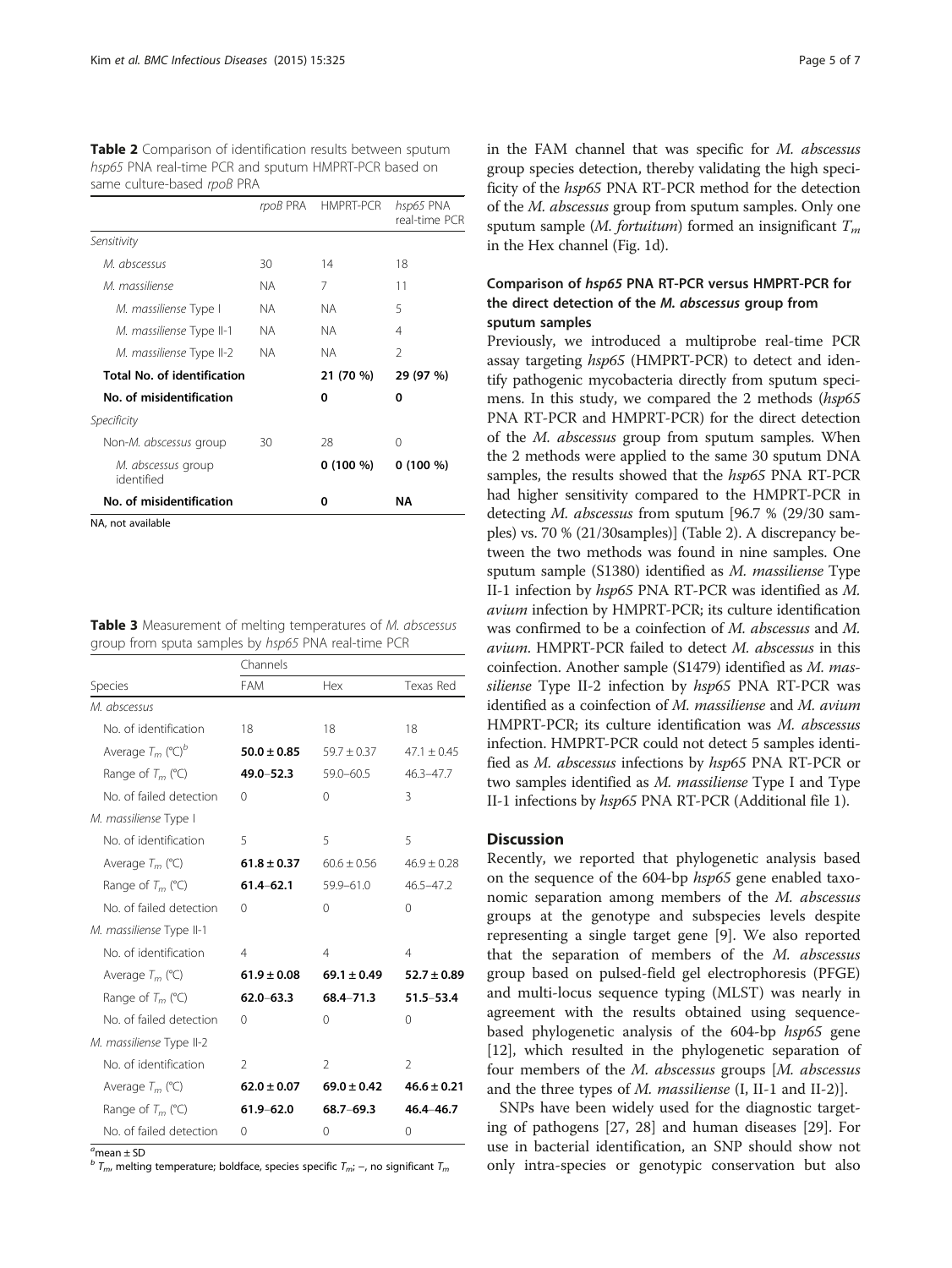<span id="page-5-0"></span>inter-species or genotypic variation. Notably, there are several SNPs in the 604-bp hsp65 sequence that are potential targets of diagnostic methods for the separation of members of M. abscessus. In a previous study, we developed an hsp65 PNA RT-PCR targeting three signature SNPs in the 604-bp hsp65 gene that enabled the separation of the four types of M. abscessus (M. abscessus and three types of M. massiliense) at the cultured isolate level. The intra-genotypic conservation and intergenotypic variation for each SNP of members of the M. abscessus group were confirmed by successful separation in 227 out of 228 clinical isolates (99.6 %) [[22\]](#page-6-0). In this study, the application of the hsp65 PNA RT-PCR method to sputum samples demonstrated that this method could directly identify members of the M. abscessus group at the subspecies or genotypic level from sputum samples with 96.7 % sensitivity (29/30 samples) and 100 % specificity (Table [2\)](#page-4-0), thereby demonstrating its feasibility in identifying the M. abscessus group not only from cultured isolates but also directly from sputum samples.

PNA-based molecular beacons were reported to be superior to conventional molecular probes due to their faster hybridization kinetics, high signal to background ratio and improved specificity [\[30](#page-6-0)]. Indeed, PNAs have been successfully applied for the highly sensitive detection of anthrax DNA and HIV RNA [[31, 32\]](#page-6-0). PNA-based molecular beacons were reported to be advantageous for genotyping short sequences when high sequence specificity was required. The typing of an SNP with DNA probes such as the TaqMan or LightCycler probes (which are usually at least 23 nucleotides in length) can be problematic due to the limited discriminating power of long DNA probes. PNA molecular probes are significantly shorter than the TaqMan or LightCycler probes, making probe design and genotype discrimination easier [[33\]](#page-6-0). Despite the short sequence length (13–15 bp) of the probes, our hsp65 PNA RT-PCR could be successfully applied to the separation of members of the M. abscessus group from sputum samples (Table [1](#page-2-0)) as well as clinical isolates [\[22](#page-6-0)]. The presence of a mismatch in a PNA/DNA duplex is reported to be more destabilizing than a mismatch in a DNA/DNA duplex, suggesting that the use of PNA probes may lead to more pronounced difference in the average  $T_m$  in SNP detection compared to the use of DNA probes [[34](#page-6-0)]. In this study, our PNA probes showed relatively large differences (4.8 °C to 11.9 °C) in  $T_{m}$ s in SNP detection despite one nucleotide mismatch. Thus, our probes provided improved discriminative power for the separation of members of the M. abscessus group compared to DNA probes, which are always higher compared to the probes used for intrasubspecies or intra-genotype analyses. This result demonstrates the feasibility and reproducibility of our hsp65 PNA RT-PCR method in a clinical setting. The comparison of hsp65 PNA RT-PCR versus HMPRT-PCR in this study demonstrated the higher sensitivity of the former compared to the latter [96.7 % (29/30 samples) vs. 70 %  $(21/30 \text{ samples})$ ] in detecting *M. abscessus* from sputum samples. These findings strongly support the hypothesis that PNA-probe based technology may be superior to technologies based on other probes (i.e., FRET-based dual probes for the direct detection of mycobacteria from sputum samples).

Notably, the  $T_{m}$ s measured from sputum samples showed small decreasing shifts  $(1-2.7 \degree C)$  compared to our previously reported  $T_m$ s of clinical isolates of the M. abscessus genotypes [\[22\]](#page-6-0) without compromising the discrimination of the genotypes. This outcome may be due to the presence of PCR-inhibitory substances in the DNA extracts from the sputum specimens because inhibitory substances can cause  $T_m$  shifts [[35, 36\]](#page-6-0).

## **Conclusions**

In conclusion, our data suggest that the hsp65 PNA RT-PCR method developed in the previous study may represent a promising approach for identifying the subspecies or genotypes of the M. abscessus group directly from sputum samples.

## Additional file

[Additional file 1:](http://www.biomedcentral.com/content/supplementary/s12879-015-1076-8-s1.docx) Identification of M. abscessus and M. massiliense genotypes from DNA extracts of sputa samples using hsp65 PNA real-time PCR. (DOCX 19 kb)

#### Abbreviations

AFB: Acid-fast bacillus; CLA: Clarithromycin; ERM: Erythromycin ribosomal methylase; GPL: Glycopeptidolipid; KIT: Korean Institute of Tuberculosis; MLST: Multi-locus sequence typing; NTM: Nontuberculous mycobacteria; PFGE: Pulsed-field gel electrophoresis; PNA: Peptide nucleic acid; PRA: PCRrestriction enzyme analysis; RGM: Rapidly growing mycobacteria; SNP: Single nucleotide polymorphism; SNUMC: Seoul National University College of Medicine.

#### Competing interests

The authors declare that they have no competing interests.

#### Authors' contributions

KK and SHH performed the real-time PCR analysis and analyzed the results. BJK (Byoung-Jun Kim), BRK, SYL, and GNK prepared the genomic DNA used in this study. TSS provided the sputum samples. YHK interpreted the data and was involved in drafting the manuscript. BJK (Bum-Joon Kim) conceived the study, participated in the study design and drafted the manuscript. All authors read and approved the final manuscript.

#### Acknowledgements

This research was supported by a grant (Grant No., HI13C15620000) from the Korean Heathcare Technology R&D project, Ministry for Health, Welfare & Family Affairs. Kijeong Kim and Seok-Hyun Hong equally contributed to this work.

#### Author details

<sup>1</sup>Department of Biomedical Sciences, Microbiology and Immunology, Cancer Research Institute, and Liver Research Institute, Seoul National University College of Medicine, 28 Yongon-dong, Chongno-gu, Seoul 110-799, Republic of Korea. <sup>2</sup>Department of Microbiology, Chung-Ang University College of Medicine, Seoul